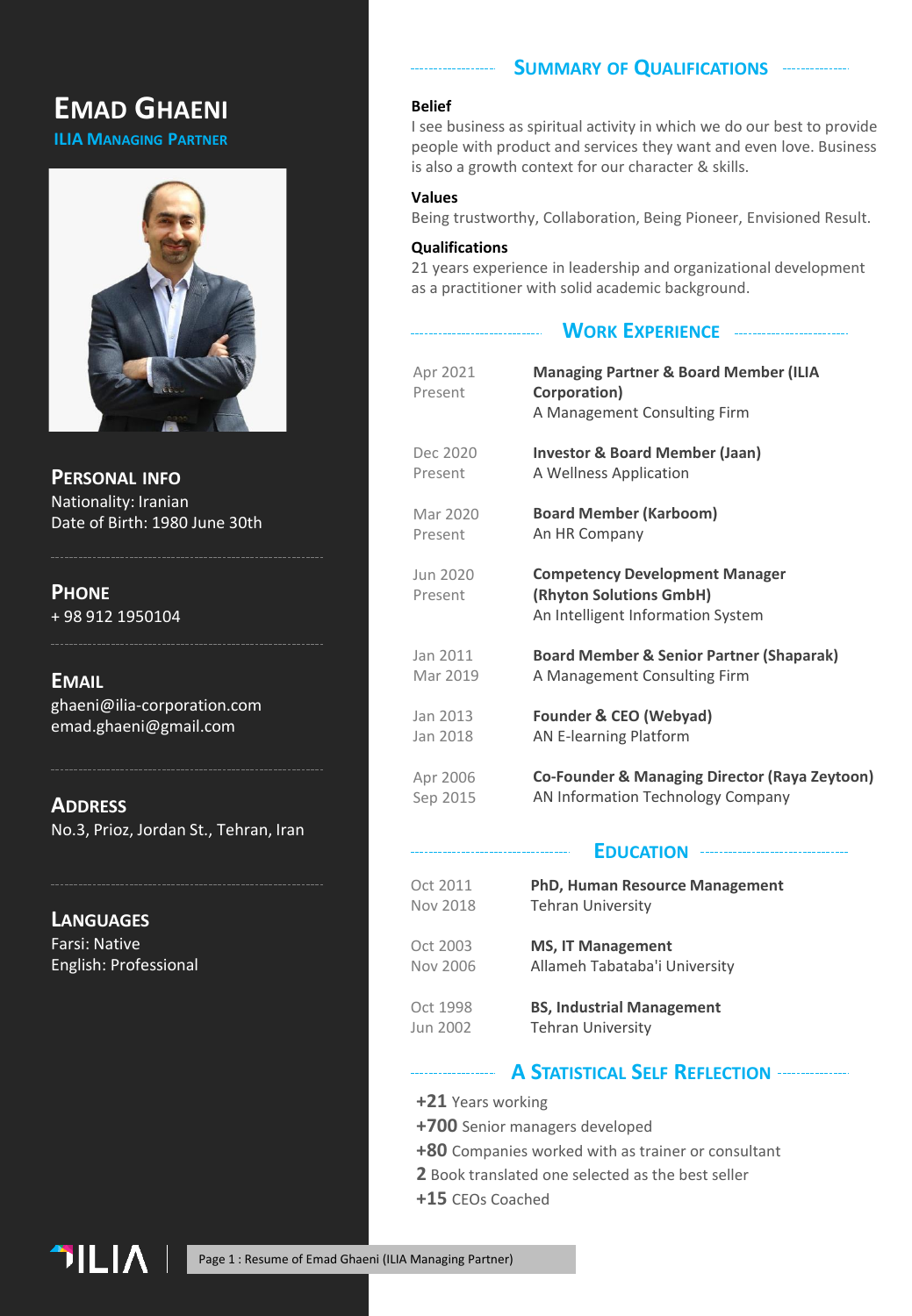# **EMAD GHAENI ILIA MANAGING PARTNER Curriculum Vitae**

# **WORK PROJECTS**

# **LEADERSHIPDEVELOPMENT**

- **System Group;** Leadership Development, First-time Manager, Communication skills workshops
- Saman Tamin Pouyesh; Leadership development for senior managers
- Abhar Cable Co; Leadership development for senior managers
- **Snapp Group; Mindfulness at work**
- **eFarda Co;** Leadership Development Programs
- **Danone;** Leadership Development Program
- **Renault;** Leadership Development Program, Conscious Leadership
- **BEL Rouzaneh Dairy Co; Leadership Development** Program
- National Iranian Gas Co; Leadership Development Program
- **Chargoon;** Leadership Development Program
- **Fanap;** Leadership Development Program
- **Behshahr Industrial Co;** Leadership Development Program
- **Tosan Techno;** Leadership Development Program
- **SPGC;** Leadership Development Program
- **NIGC;** Leadership Development Program
- Savola; Leadership Development Program
- Parsonline; Leadership Development Program
- **Karboom;** ; Leadership Development Program

# **E-LEARNING**

- **Karafarin Insurance;** project manager
- **Eghtesad Novin Bank; project manager**
- **Ministry of Cooperatives, Labor, and Social Welfare;** project manager
- **IMI**, project manager

# **CONSULTING**

- **ICT Organization- Requirements and frameworks for the production of electronic content;** As consultant and Member of the scientific panel
- **Students Welfare Fund of Ministry of Health and Medical Education- Organizational creativity assessment;** As research director
- **MCI- Agile structure;** As project leader
- **Agah Brokerage- Organizational Values;** project manager.
- **Firoozeh Financial Group - Employer brand evaluation and analysis ;** project manager.
- **IGTC;** Leadership Development Program
- **Festo:** Teamwork
- **Abre Arvan:** Leadership Development Program
- **Digikala;** Assessment Center, Communication skills, Mindfulness at work
- **Basalam;** Leadership Development Program
- **Madiran;** Leadership Development Program
- Ofogh Koorosh; Leadership Development Program
- **Kourosh Food Industry**; Leadership Development Program
- **Takhfifan**; Teamwork
- **Parsian Bank**; Leadership Development
- **Unilever**; Leadership Development
- **Nestle**; Assessment Center
- **Dorsa**; Communication Skills
- **Sheypoor**; Assessment Center
- **Zitel**; Leadership Development
- **Zarrin Roya**; Performance Dialouges
- **Cobel Daro;** Teamwork
- **JTI: Assessment Center**
- 1stOest: Mindfulness at work
- **Flipnet**; Management Fundamentals
- Yektanet; ; Leadership Development Program
- **Iran Insurance;** project manager
- **Saman Insurance;** project manager
- **Ministry of Health and Medical Education - Knowledge management system design and Implementation-;**  project manager
- **Fanap- Organizational Values Design and Rollout Plan;** As project manager.
- **Melk Radar -Scaling up** ; project manager
- **TSETMC- HR processes and systems design and Implementation;** project manager
- **Public Libraries Institute- IT Master Plan**
- **Mellat Bank- Best managers' experiences-;** Consultant